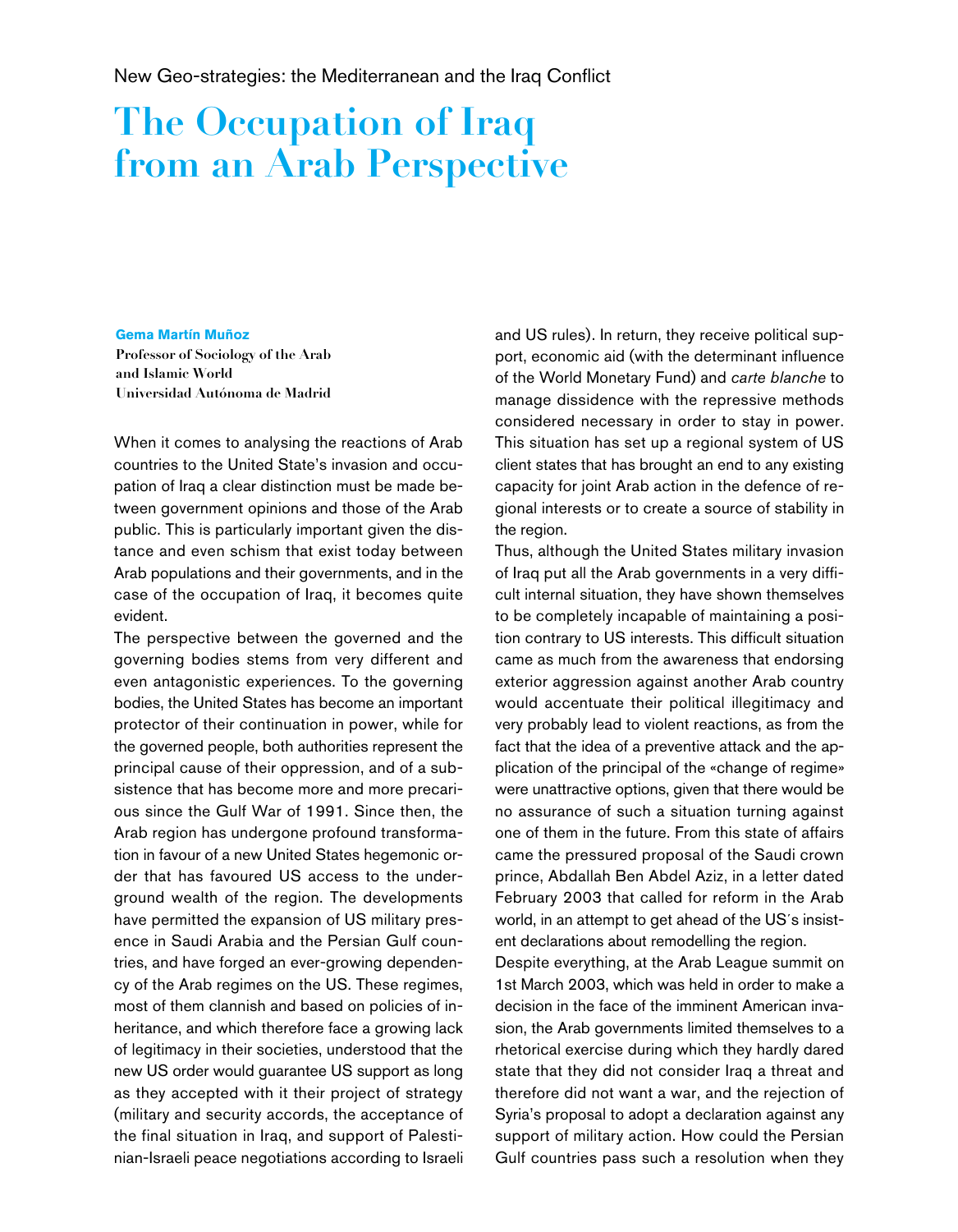**RESOLUTION. British-American aggression toward Iraq, and its repercussions on the security of the neighbouring Arab states and on the security of the Arab nations (24-03-03)**. *Ministerial Council of the League of Arab States in its 119th ordinary session*.

Condemns the aggression against Iraq.

Asks for the immediate and unconditional withdrawal of all British and American forces from the whole of the Iraqi territory, and holds them morally and materially responsible for this act of aggression.

Reaffirms the commitment of all the Arab states to abstain from participation in any military action that usurps the sovereignty, security and territorial integrity of any Arab state.

Decision to instruct the Arab group in the United Nations to request an urgent meeting of the Security Council, and if the resolution is not adopted, request an urgent session of the General Assembly.

**Resolution 6257 on the development of the Iraqi question (10- 11-02)**. *Council of the Arab League in an extraordinary session, for the examination of the development of the Arab world, and the serious consequences confronting it*.

Reaffirms the resolutions adopted by the Council of the Arab League, in particular Resolution 227, adopted by the Beirut Summit of 28-032002 and Resolution 6216 adopted by the Ministerial Council of the Arab League on 05-09-2002.

Welcomes Resolution 1441 of the Security Council, the only competent authority for the evaluation of the inspectors' reports. This Resolution does not constitute a basis for the use of force against Iraq. Welcomes the acceptance on the part of Iraq of the return of interna-

tional inspectors, and urges cooperation between the United Nations and Iraq as a prelude to the lifting of sanctions and the embargo.

Urges the inspection teams to undertake their tasks neutrally and objectively, and requests the inclusion of Arab experts in these teams. Reaffirms the commitment of the Arab states to preserve the territorial integrity, security and sovereignty of Iraq.

Requests that the Security Council guarantee, on the part of Israel, the fulfilment of international law, and that it accelerate the application of Resolution 687 (1991) of the Security Council to dismantle the weapons of mass destruction of the Middle East, especially those of Israel.

Requests that the Secretary General of the League of Arab States remain in contact with the Iraqi government, the United Nations and other relevant parties in the matter.

http://www.arableagueonline.org/arableague/english/level2\_en.jsp? level  $id=219$ 

Keys

were already under the protection of the US military? How could Egypt risk the 2,000 million dollars they receive annually from the US, thanks to which they are able to maintain an unproductive economic system that is riddled with corruption? How could Jordan risk a repeat of receiving the devastating punishment they suffered for not having backed the war of 1991? How could Algeria sacrifice the US support that contributes to such an extent to the triumph of the military junta over democracy and a civil society? How was Gaddafi going to risk his progressive reconciliation with the West...? But then, how could Syria not make the proposal with the knowledge that the United States discourse on the «remodelling» of the Middle East would, one way or another, continue to Damascus, in the realisation that after the suppression of Iraq it would be the only Arab country to have escaped the statute of client state.

However this was the manner in which the Arabs demonstrated their incapacity to control their own political development, and transmitted the message to its populations, a great deal of whom were already dissident, that they were incapable of acting together to influence the international community and defend the «Arab causes»: Palestine and now, Iraq. This had a devastating effect on the legitimacy of the governing bodies.

Later, on 9th September, the acceptance of the fact that the Iraqi Governing Council, appointed by the occupying forces, would take Iraq's vacant post in the Arab League, achieved nothing but the deepening of this divide, though it was a decision received with great enthusiasm by the spokesperson of the White House.

With no more than a simple analysis of the results of the opinion poll by the prestigious United States institution, the Pew Research Center for the People and the Press, carried out in seven Arab countries, Turkey and Israel at the end of 2003 in order to determine current opinions on the US and its policies after the invasion of Iraq, we can observe a large disparity between the opinions of Arab citizens and the position of their leaders.

Except in Israel, in all of these countries the citizens have shown themselves to be overwhelmingly opposed to the US, and in some cases such as Jordan and Palestine, this anti-American position reaches 99 and 98%, respectively, of people polled. Moreover, the study shows an intensity of attitude that is impressive. Even in Turkey, a non-Arab country with a pro-Western tradition, support for the US has dropped drastically in respect to polls carried out between 2000 and 2002, so much that today only 15% of Turks polled expressed positive sentiments toward the US, and the great majority reject even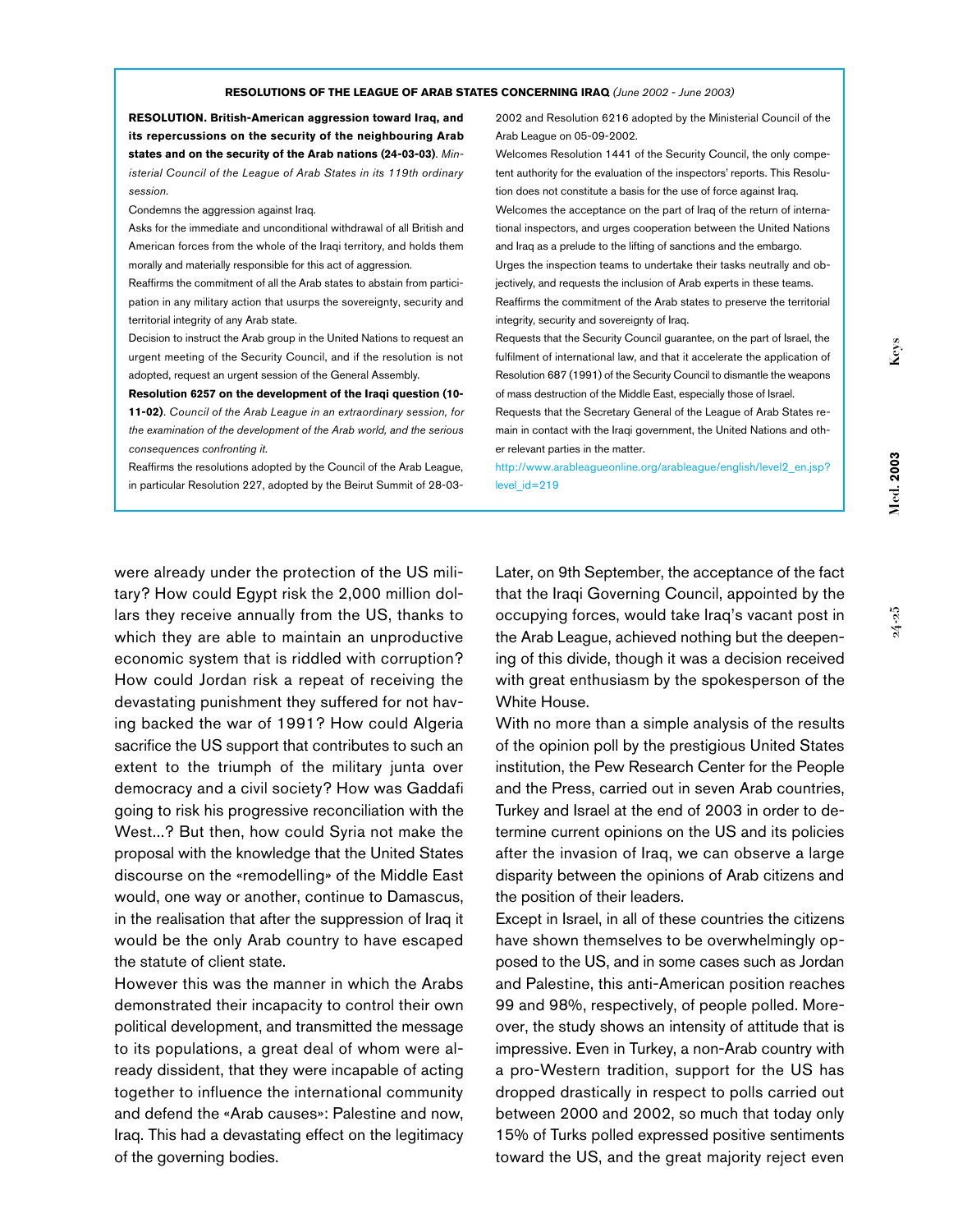## **RESOLUTIONS OF THE UNITED NATIONS SECURITY COUNCIL CONCERNING IRAQ**

**S/RES/1441 Resolution 1441 (08-11-02)**: The Security Council orders Baghdad to destroy all its programmes of weapons of mass destruction against the possible use of force.

**S/RES/1443 Resolution 1443 (25-11-02)**: The Security Council decides to defer the dispositions on the sale or supply of goods to Iraq, included in Resolution 1409 (2002), until 4th December 2002.

**S/RES/1447 Resolution 1447 (04-12-02**): Deferment of the «Oilfor-Food» programme for a period of 6 months.

**S/RES/1454 Resolution 1454 (30-12-02)**: Strengthening of the sanctions against Baghdad. The Security Council extends the list of imports prohibited to Iraq.

**S/RES/1472 Resolution 1472 (28-03-03)**: Recommencement, during a period of 45 days, of the programme «Oil-for-Food» for Iraq, suspended on 17th March due to the imminence of military action. Moreover, the Resolution reminds the parties involved in the issue of their obligations in matters of international humanitarian law and urges the international community to offer immediate humanitarian aid to the Iraqi population.

**S/RES/1476 Resolution 1476 (24-04-03)**: Allows the application of the programme during a few more weeks and leaves open the possibility of renewal.

**S/RES/1483 Resolution 1483 (22-05-03)**: Immediate lifting of all international sanctions imposed since 1990 on Iraq, except those on armaments; definition of the forms of United Nations mandate in the country, and establishment of a provisional authority governed by Iraqis.

**United Nations Documents concerning Iraq**: http://www.un.org/documents/scres.htm

the limited support offered by their government to the United States in the invasion of Iraq.

In comparison to this almost unanimous position, the majority of Israelis (79%) expressed favourable attitudes toward the US and its policies.

Furthermore, it is significant that most of the Arabs polled also see the US as a potential military threat for their own countries and consider that United States policy is putting the stability of their regions at risk. What is more, compared with the situation in 2002, the struggle against terrorism led by Washington has radically lost credibility in these countries: less than a quarter of the people polled support it today. That is to say, the war against terrorism, as defined and put into practice by the US, has no social base in a good part of the world in which this war must be successfully executed.

A second particular concern is the increasing discredit that the United Nations is experiencing among these citizens. This sentiment is probably closely related to the progressive disillusion suffered by these populations upon seeing the UN´s incapacity to force Israel to abide by its resolutions, in their recollection of the embargo, the human catastrophe to which the UN submitted the Iraqi population during 12 years, and the fact that the situation today between the UN and the US occupation of Iraq, due to resolution 1511, is ambiguous.

All of these positions are backed up by other considerations such as the fact that the US and its allies did not put enough effort into avoiding casualties amongst Iraqi civilians during the war, as well as the conviction that the US is now putting insufficient effort into the reconstruction of Iraq, and that

consequently living conditions are worse than they were under Saddam Hussein.

But it is very important to point out that these considerations against the US originate from a strictly political, and not cultural, valuation. Furthermore, polls show that far from withdrawing with «culturalist» attitudes in the face of an external threat, Arab citizens «hunger for democratic freedoms… and value highly the freedom of expression, of the press, a multi-party system and equal justice before the law». And while many defended a prominent role for Islam in politics, «that does not diminish their support for a system of government that guarantees the same civil liberties and political rights as a democratic system». However, the most significant detail is the fact that «those who defend a larger role for Islam in politics are those who express more interest in freedom and in free and competitive elections». This is the reason that stereotypical beliefs about the impossibility of adapting Islamic interpretations to democratic models should be brought to an end as soon as possible.

Moreover, this observation proves the extent to which United States policy is mistaken, even in its attempt to finish with the anti-American sentiment among the Arab peoples, in its opting for strategy of bringing the two peoples closer by extending the «common cultural values» that exist between both cultures. This is the US's objective in broadcasting the radio station Sawa and distributing the magazine *Hi* in the Arab world. Both are in Arabic, and were set up to have an influence on Arab culture, promote an interest in the American way of life, and also to voluntarily marginalize all political issues dealt with by this medium. But in reality such a cultural gap